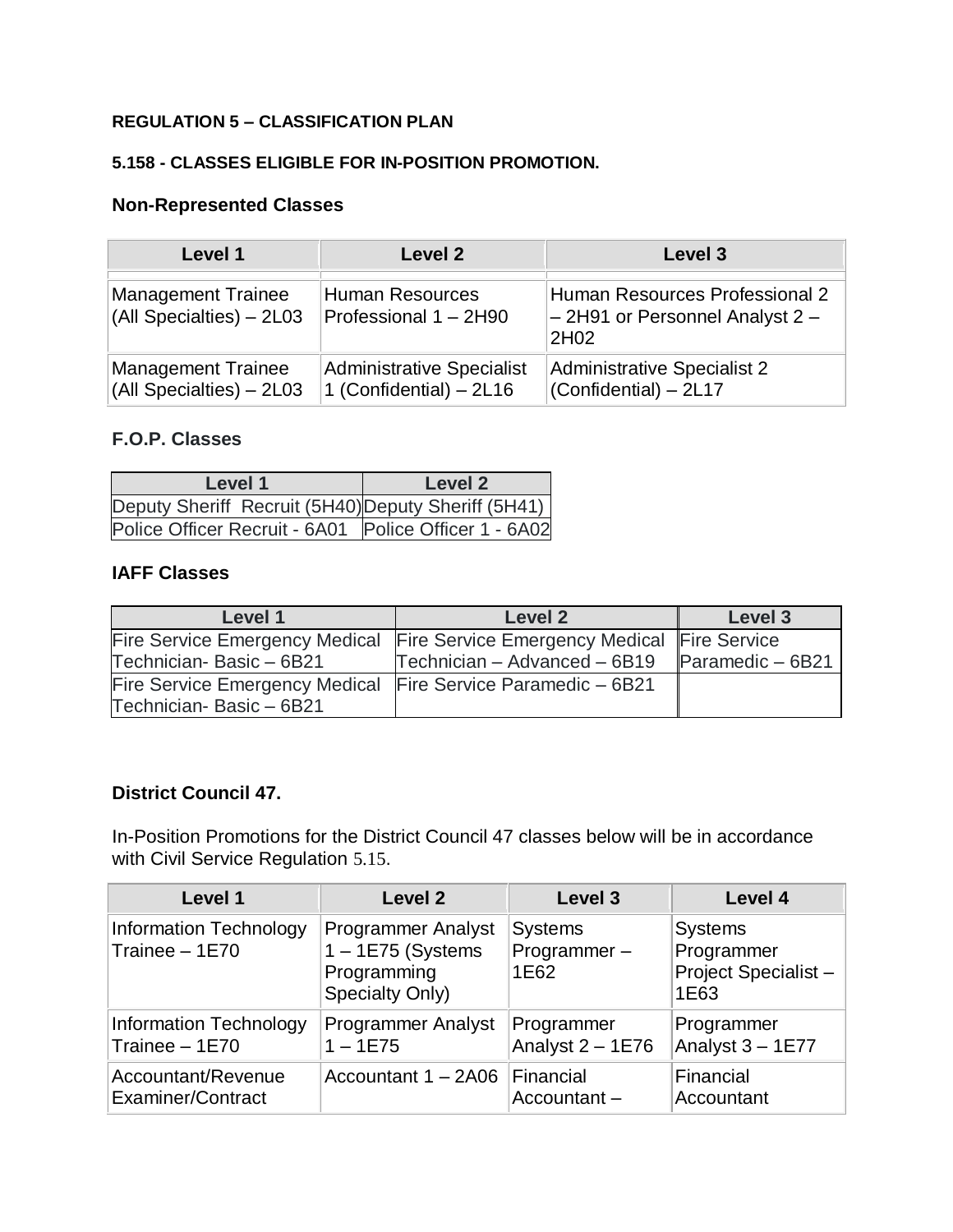| Auditor Trainee - 2A05                                                          |                                                                     | 2A09 (Finance<br>Dept. Only)                                                       | Specialist - 2A04<br>(Finance Dept<br>Only) |
|---------------------------------------------------------------------------------|---------------------------------------------------------------------|------------------------------------------------------------------------------------|---------------------------------------------|
| Accountant/Revenue<br><b>Examiner/Contract</b><br>Auditor Trainee - 2A05        | Accountant 1 - 2A06                                                 | <b>Senior Accountant None</b><br>– 2A19 (DHS,<br>Streets, Water &<br>Airport Only) |                                             |
| Auditor Trainee - 2A40                                                          | Auditor $1 - 2A41$                                                  | Auditor $2 - 2A42$                                                                 | None                                        |
| <b>Accountant/Revenue</b><br><b>Examiner/Contract</b><br>Auditor Trainee - 2A05 | Contracts Auditor $1 -$ Contracts<br>2A65                           | Auditor $2 - 2A66$                                                                 | None                                        |
| Accountant/Revenue<br><b>Examiner/Contract</b><br>Auditor Trainee - 2A05        | <b>Revenue Examiner 1</b><br>$-2B31$                                | Revenue<br>Examiner $2 -$<br>2B32                                                  | None                                        |
| Tax Analyst Trainee -<br>2B49                                                   | Tax Analyst 1 - 2B50 Tax Analyst 2 -                                | 2B51                                                                               | None                                        |
| Administrative Technical Real Property<br>Trainee - 2L04                        | Evaluator 1 - 2D16                                                  | <b>Real Property</b><br>Evaluator $2 -$<br>2D17                                    | None                                        |
| Research and<br>Information Analyst 1 -<br>2F21                                 | Research and<br><b>Information Analyst 2</b><br>– 2F22              | None                                                                               | None                                        |
| Archivist 1 - 2G02                                                              | Archivist 2 - 2G03                                                  | None                                                                               | None                                        |
| <b>Public Relations</b><br>Specialist Trainee -<br>2J01                         | <b>Public Relations</b><br>Specialist 1 - 2J02                      | <b>Public Relations</b><br>Specialist 2-<br>2J03                                   | None                                        |
| Administrative Technical Procurement<br>Trainee – 2L04                          | Technician 1 - 2E02                                                 | Procurement<br>Technician 2-<br>2E03                                               | None                                        |
| <b>Administrative Technical</b><br>Trainee - 2L04                               | <b>Minority Business</b><br>Enterprise<br>Specialist 1 - 2E32       | <b>Minority Business</b><br>Enterprise<br>Specialist 2-<br>2E33                    | None                                        |
| <b>Administrative Technical</b><br>Trainee - 2L04                               | Election/Public<br><b>Integrity Compliance</b><br>Specialist - 2M56 | None                                                                               | None                                        |
| <b>Administrative Technical</b><br>Trainee - 2L04                               | Administrative<br>Specialist 1 - Non-<br>Confidential - 2L31        | Administrative<br>Specialist $2 -$<br>Non-Confidential<br>$-2L32$                  | None                                        |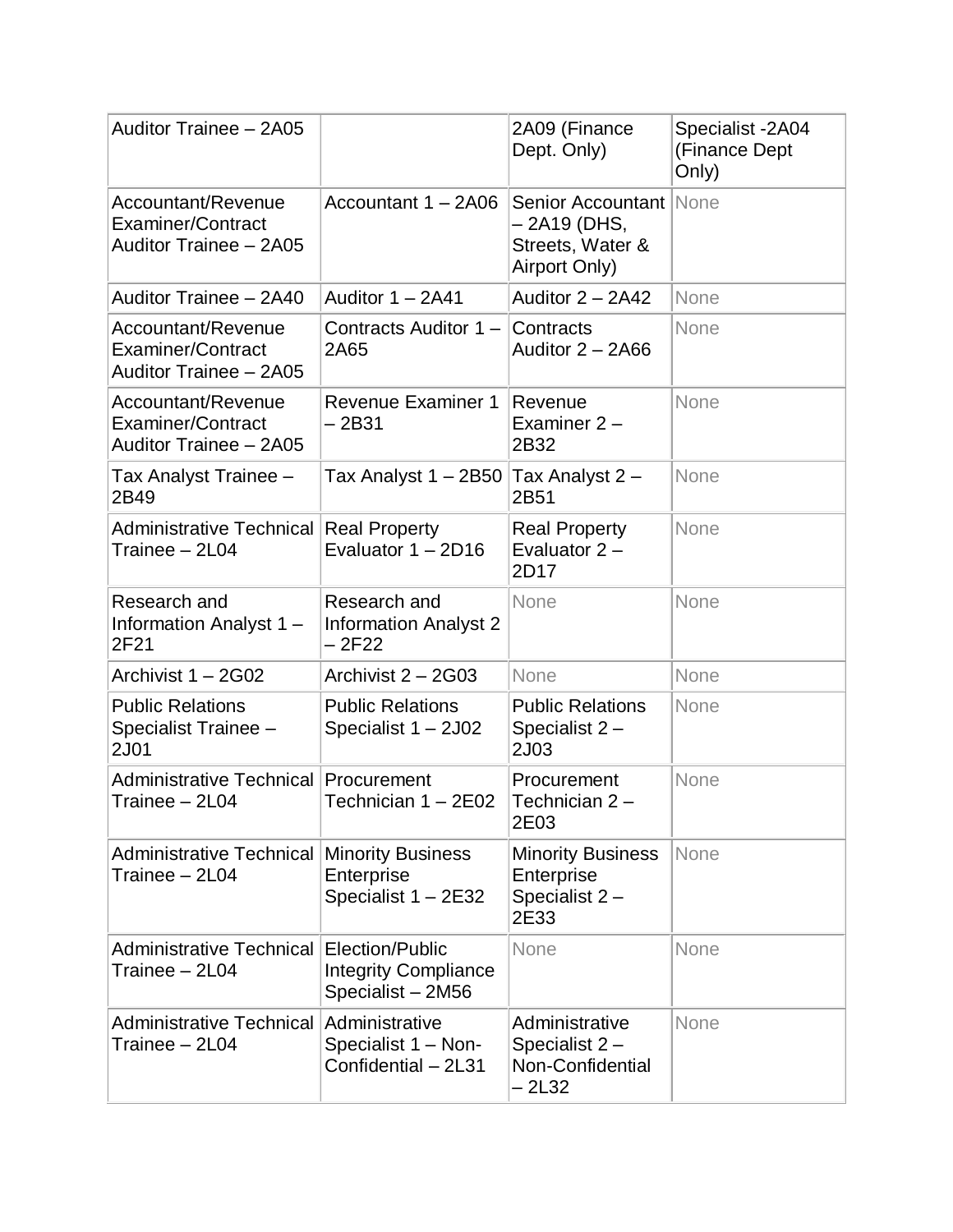| <b>Disease Surveillance</b><br>Investigator 1-4A08                    | <b>Disease Surveillance</b><br>Investigator 2-4A09              | None                                                                 | None                                                                                        |
|-----------------------------------------------------------------------|-----------------------------------------------------------------|----------------------------------------------------------------------|---------------------------------------------------------------------------------------------|
| <b>Prosecution Assistant 1</b><br>– 2M88                              | Prosecution<br>Assistant 2 - 2M89                               | None                                                                 | None                                                                                        |
| <b>Airport Operations</b><br>Trainee - 2P01                           | <b>Airport Properties</b><br>Specialist 1 - 2P02                | <b>Airport Properties</b><br>Specialist 2-<br>2P03                   | None                                                                                        |
| <b>Airport Operations</b><br>Trainee - 2P01                           | <b>Airport Assistant</b><br>Operations Officer -<br>2P10        | <b>Airport Operations</b><br>Officer - 2P11                          | None                                                                                        |
| <b>Graduate Civil Engineer</b><br>$-3B04$                             | Civil Engineer 1-<br>3B05                                       | Civil Engineer 2 -<br>3B06                                           | Engineering<br>Specialist - 3B74                                                            |
| Graduate Engineer -<br>3B07                                           | Civil Engineer 1-<br>3B05                                       | Civil Engineer 2-<br>3B06                                            | Engineering<br>Specialist - 3B74                                                            |
| <b>Graduate Electrical</b><br>Engineer - 3B10                         | <b>Electrical Engineer 1</b><br>$-3B11$                         | Electrical<br>Engineer $2 -$<br>3B12                                 | Engineering<br>Specialist - 3B74                                                            |
| <b>Graduate Mechanical</b><br>Engineer - 3B20                         | Mechanical<br>Engineer 1 - 3B21                                 | Mechanical<br>Engineer $2 -$<br>3B22                                 | Engineering<br>Specialist - 3B74                                                            |
| Graduate Environmental Environmental<br>Engineer - 3B60               | Engineer 1 - 3B61                                               | Environmental<br>Engineer $2 -$<br>3B62                              | Engineering<br>Specialist - 3B74                                                            |
| <b>Architectural Projects</b><br>Trainee - 3D01                       | <b>Architectural Projects</b><br>Coordinator 1-<br>3D04         | Architectural<br>Projects<br>Coordinator 2-<br>3D05                  | None                                                                                        |
| City Planner Trainee -<br>3E01                                        | City Planner $1 -$<br>3E02                                      | City Planner $2 -$<br>3E03                                           | City Planner 3-<br>3E04                                                                     |
| <b>Historic Preservation</b><br>Planner $1 - 3E10$                    | <b>Historic Preservation</b><br>Planner 2 - 3E11                | None                                                                 | None                                                                                        |
| Geographic Information<br><b>Systems Specialist</b><br>Trainee - 3E19 | Geographic<br><b>Information Systems</b><br>Specialist 1 - 3E20 | Geographic<br>Information<br><b>Systems</b><br>Specialist 2-<br>3E21 | None                                                                                        |
| <b>Graduate Environmental</b><br>Scientist-3H11                       | Environmental<br>Scientist 1 - 3H12                             | Environmental<br>Scientist $2 - 3H13$                                | Environmental<br><b>Scientist Specialist</b><br>(Positions in Water<br>Department only) $-$ |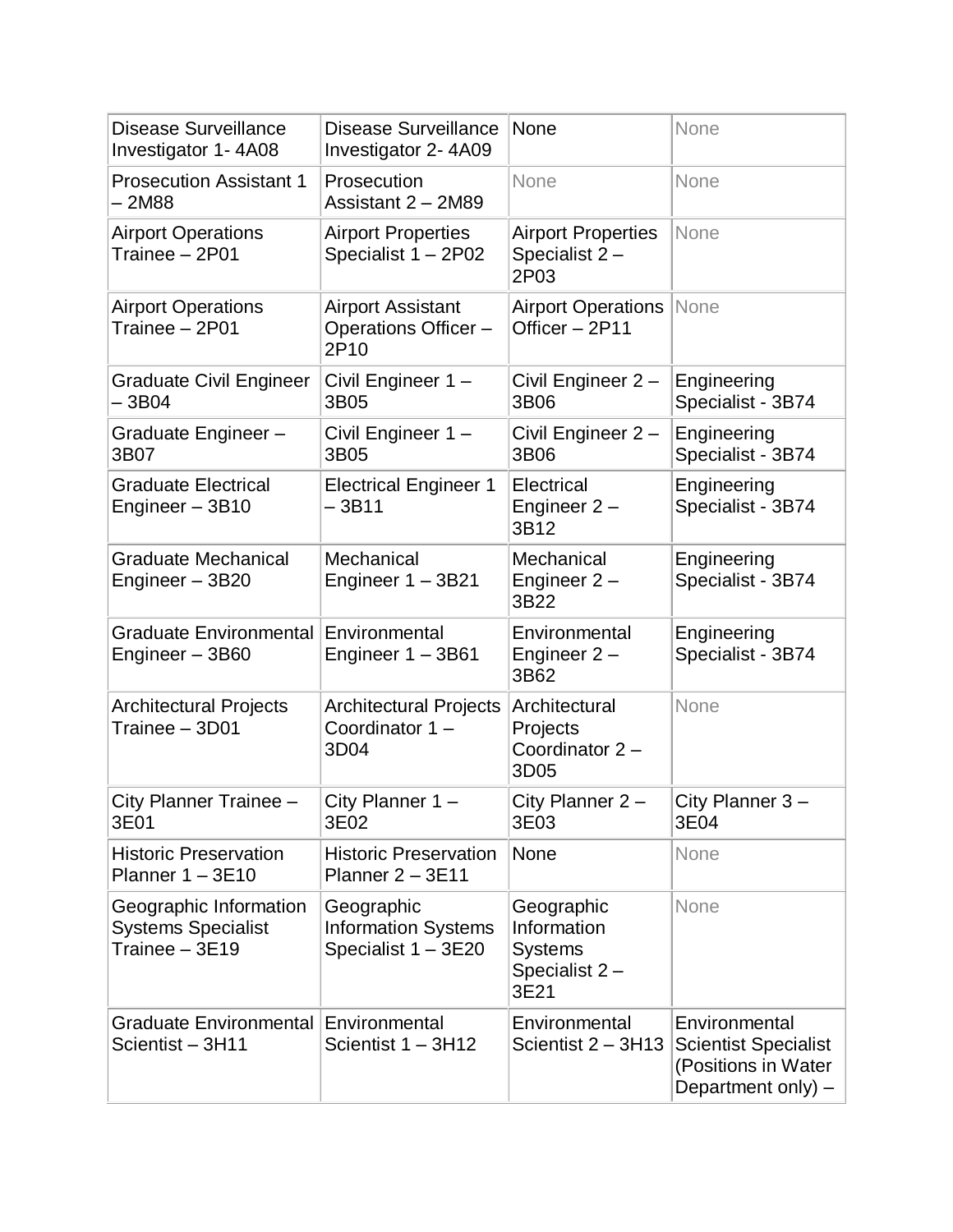|                                                                           |                                                                           |                                                             | 3H16 |
|---------------------------------------------------------------------------|---------------------------------------------------------------------------|-------------------------------------------------------------|------|
| Graduate Chemist-<br>3H25                                                 | <b>Analytical Chemist 1</b><br>– 3H26                                     | Analytical<br>Chemist $2 - 3H27$                            | None |
| Forensic Scientist 1 -<br>3H48                                            | <b>Forensic Scientist 2</b><br>– 3H49                                     | <b>Forensic Scientist</b><br>$3 - 3H72$                     | None |
| <b>Medical Technologist 1</b><br>-3H67                                    | Medical<br>Technologist 2-<br>3H66                                        | None                                                        | None |
| <b>Public Health Sanitarian</b><br>– 4J41                                 | Sanitarian Specialist<br>- 4J45                                           | None                                                        | None |
| <b>Social Services Trainee</b><br>– 5A03                                  | <b>Social Work Services</b><br>Manager $1 - 5A06$                         | Social Work<br><b>Services</b><br>Manager 2 - 5A07          | None |
| Social Work Intern -<br>5A04                                              | <b>Social Work Services</b><br>Manager $1 - 5A06$                         | <b>Social Work</b><br><b>Services</b><br>Manager 2 - 5A07   | None |
| <b>Social Work Services</b><br>Trainee - 5A05                             | <b>Social Work Services</b><br>Manager $1 - 5A06$                         | <b>Social Work</b><br><b>Services</b><br>Manager $2 - 5A07$ | None |
| <b>Social Work Services</b><br>Trainee - 5A05                             | <b>Health Services</b><br>Social Worker 1-<br>5A61                        | <b>Health Services</b><br>Social Worker 2 -<br>5A62         | None |
| <b>Human Relations</b><br>Representative 1 -<br>5C31                      | <b>Human Relations</b><br>Representative 2-<br>5C32                       | None                                                        | None |
| <b>Mental Health</b><br><b>Emergency Services</b><br>Coordinator 1 - 5E06 | <b>Mental Health</b><br><b>Emergency Services</b><br>Coordinator 2 - 5E07 | None                                                        | None |
| <b>Health Education &amp;</b><br>Training Specialist 1 -<br>5G11          | <b>Health Education &amp;</b><br><b>Training Specialist 2</b><br>$-5G12$  | None                                                        | None |
| Criminal Investigative<br><b>Research Analyst</b><br>Trainee - 6C20       | Criminal Investigative<br>Research Analyst-<br>6C21                       | None                                                        | None |
| <b>Junior Law Enforcement</b><br>Analyst-6C25                             | Law Enforcement<br>Analyst-6C26                                           | None                                                        | None |
| Park Management<br>Trainee - 7N50                                         | Park Manager 1-<br>7N <sub>51</sub>                                       | Park Manager 2 -<br>7N <sub>52</sub>                        | None |
| Librarian $1 - 9B02$                                                      | Librarian $2 - 9B03$                                                      | None                                                        | None |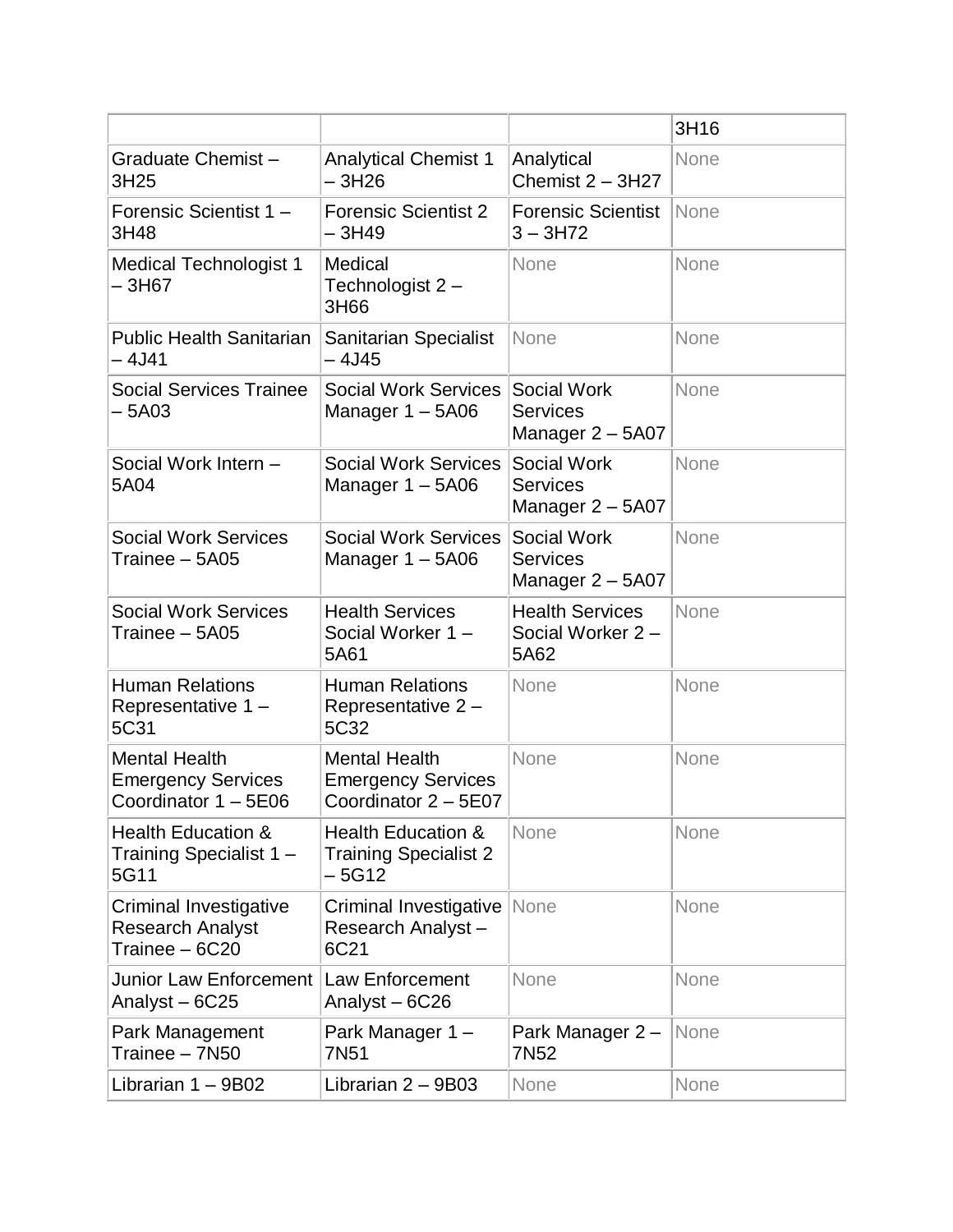| Recreation Leader | Recreation Leader 1 | INone | <b>None</b> |
|-------------------|---------------------|-------|-------------|
| Trainee - 9D10    | $-9D14$             |       |             |

# **DC 33 Represented Classes.**

In-Position Promotions for the District Council 33 classes below will be in accordance with Civil Service Regulation [5.15.](https://personnel-web.phila.gov/csc/regulations.aspx?reg=5#reg.5.15)

| Level 1                                                                              | <b>Level 2</b>                                               | Level 3                               | Level 4 |
|--------------------------------------------------------------------------------------|--------------------------------------------------------------|---------------------------------------|---------|
| Office Clerk - 1A02                                                                  | Office Clerk 2 -<br>1A03                                     | None                                  | None    |
| Service Representative<br>(1A37) (Positions in<br><b>Revenue Department</b><br>only) | Customer<br>Collection<br>Representative<br>(2B02)           | None                                  | None    |
| Payroll Examiner 1 -<br>1B21                                                         | Payroll<br>Examiner 2-<br>1B22                               | None                                  | None    |
| <b>Payment Processing</b><br>Clerk 1 - 1B80                                          | Payment<br>Processing<br>Clerk 2 - 1B81                      | None                                  | None    |
| <b>Title Registration</b><br>Aide $1 - 2D55$                                         | <b>Title Registration</b><br>Aide 2 - 2D56                   | None                                  | None    |
| <b>Pension Counselor</b><br>Trainee - 2H39                                           | Pension<br>Counselor 1-<br>2H40                              | <b>Pension Counselor 2</b><br>$-2H41$ | None    |
| Engineering Aide 1 -<br>3A01                                                         | <b>Engineering Aide</b><br>$2 - 3A02$                        | None                                  | None    |
| Engineering<br>Technician 1 - 3A11                                                   | Engineering<br>Technician 2-<br>3A12                         | None                                  | None    |
| <b>Construction Projects</b><br>Technician 1 (S) -<br>3A17                           | Construction<br>Projects<br>Technician 2 (S) -<br>3A18       | None                                  | None    |
| <b>Industrial Waste</b><br>Control Technician 1 -<br>3A71                            | <b>Industrial Waste</b><br>Control<br>Technician 2 -<br>3A72 | None                                  | None    |
| Forensic Technician 1<br>$-4A41$                                                     | Forensic<br>Technician 2-<br>4A42                            | None                                  | None    |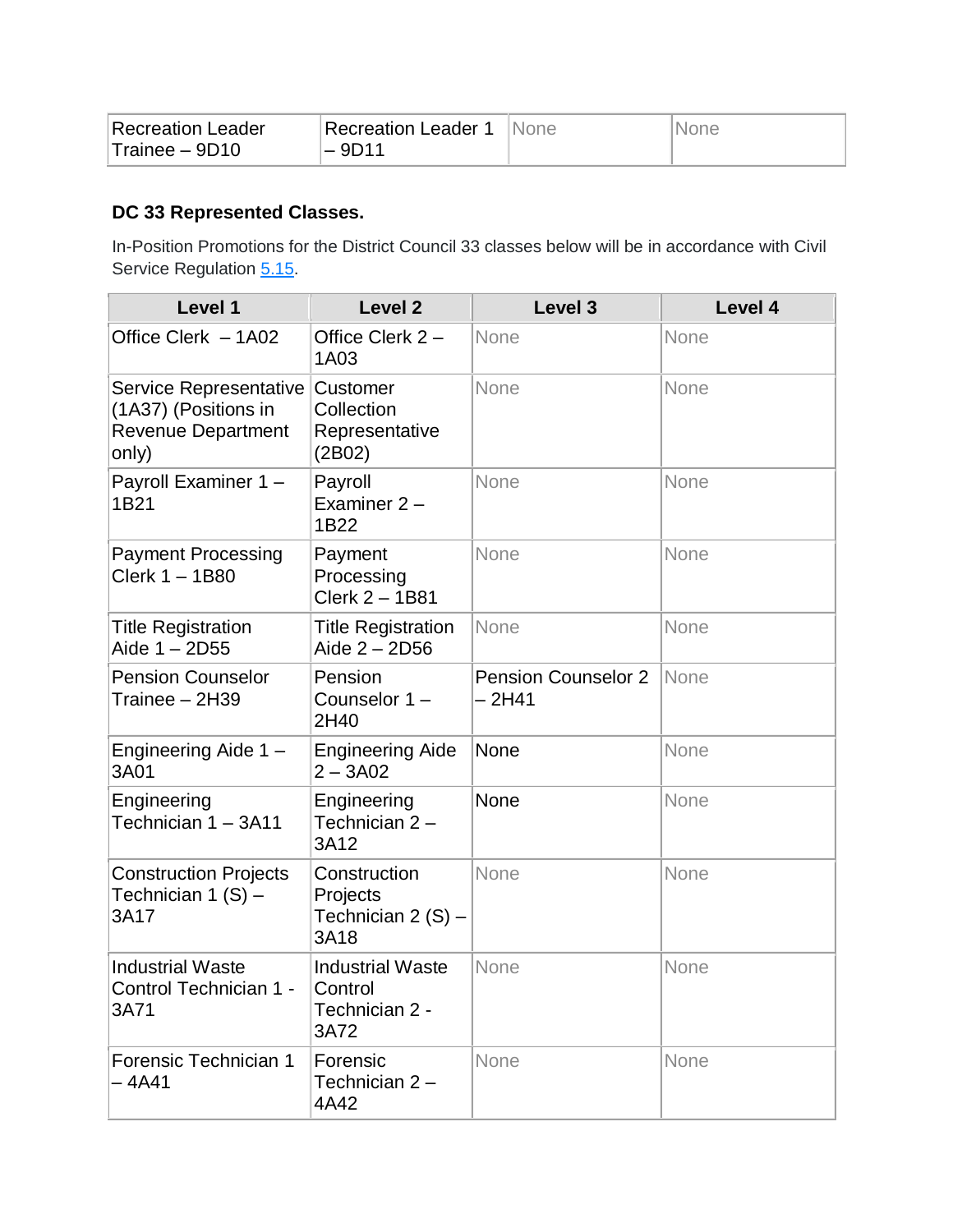| Forensic Investigator 1<br>– 4A44                                               | Forensic<br>Investigator $2 -$<br>4A45                                                      | None                                    | None |
|---------------------------------------------------------------------------------|---------------------------------------------------------------------------------------------|-----------------------------------------|------|
| <b>Air Pollution Control</b><br>Inspector $1 - 4J15$                            | <b>Air Pollution</b><br>Control Inspector<br>$2 - 4J16$                                     | None                                    | None |
| <b>Juvenile Detention</b><br><b>Counselor Trainee -</b><br>5B21                 | Juvenile<br><b>Detention</b><br>Counselor 1 -<br>5B22                                       | Juvenile Detention<br>Counselor 2 -5B23 | None |
| Fingerprint<br><b>Identification Specialist</b><br>$1 - 6C12$                   | Fingerprint<br>Identification<br>Specialist 2-<br>6C13                                      | None                                    | None |
| Traffic Investigator 1 -<br>6E15                                                | Traffic<br>Investigator 2 -<br>6E16                                                         | None                                    | None |
| Housing and Fire<br>Inspector 1 (6G03)<br>(Office of Homeless<br>Services only) | Housing and Fire<br>Inspector 2<br>(6G04)<br>Office of<br><b>Homeless</b><br>Services only) | None                                    | None |
| Airport<br>Communications<br>Center Operator 1-<br>6J06                         | Airport<br>Communications<br><b>Center Operator 2</b><br>$-6J07$                            | None                                    | None |
| <b>Water Customer Care</b><br>Trainee - 6J09                                    | <b>Water Customer</b><br>Care<br>Representative -<br>6J17                                   | None                                    | None |
| Police<br>Communications<br>Dispatcher Trainee -<br>6J31                        | Police<br>Communications<br>Dispatcher-6J32                                                 | None                                    | None |
| <b>Fire Equipment</b><br>Dispatcher 1 - 6J41                                    | <b>Fire Equipment</b><br>Dispatcher 2-<br>6J42                                              | None                                    | None |
| 3-1-1 Contact Center<br>Trainee - 6J55                                          | 3-1-1 Contact<br>Center Agent -<br>6J56                                                     | None                                    | None |